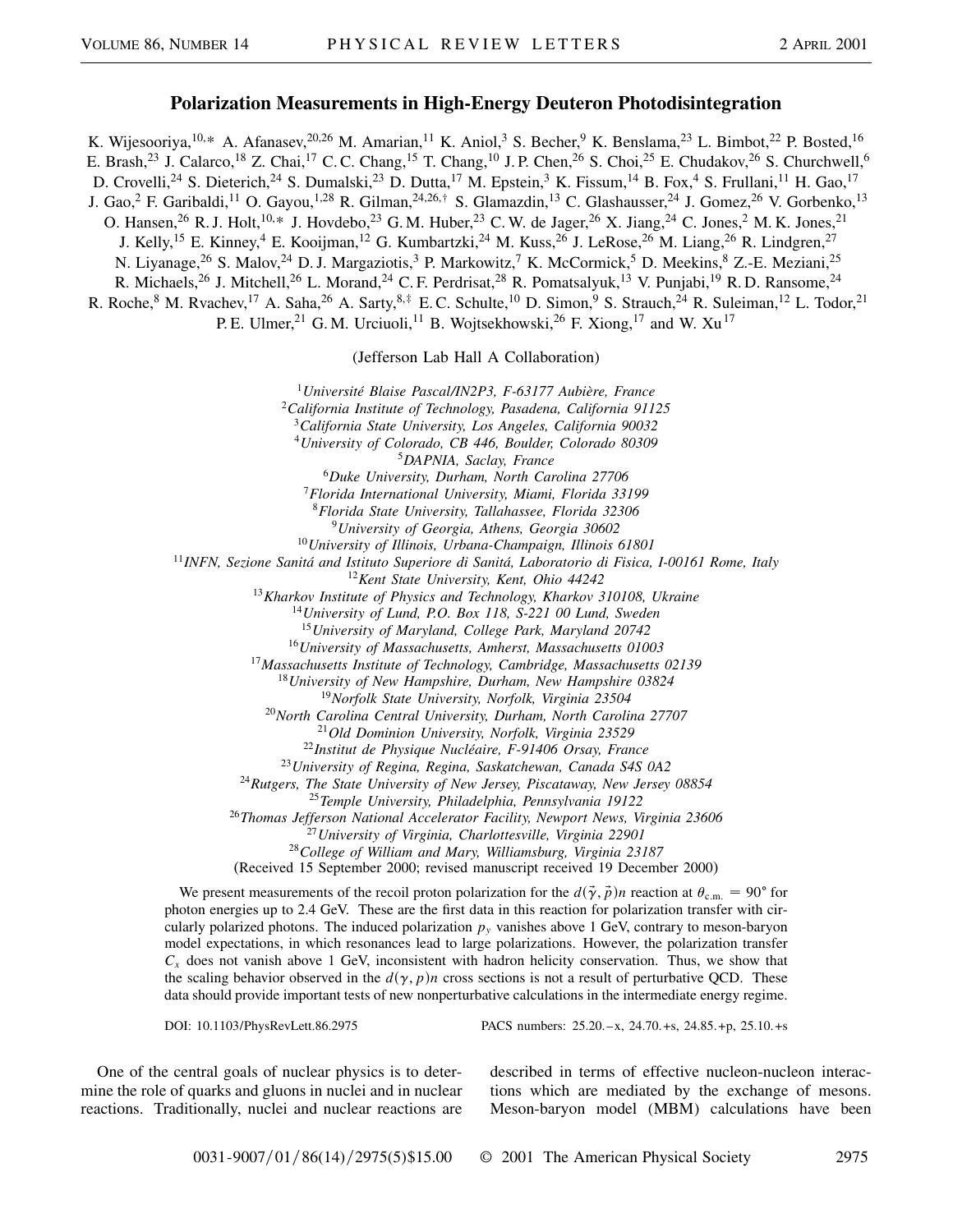extended into the GeV region by explicitly including excited nucleon states. At very high energies, perturbative quantum chromodynamics (pQCD) is expected to apply. Nonperturbative QCD calculations are required in the intermediate regime where neither the MBM nor pQCD apply.

Polarization studies in electron-deuteron elastic scattering have proved to be a powerful method to distinguish among various descriptions of the underlying reaction mechanism. Measurements of  $t_{20}$  have shown conclusively for a momentum transfer less than  $Q^2 = 1.7 \text{ GeV}^2$ that only MBMs describe electron-deuteron scattering [1]. However, above 2 GeV<sup>2</sup>, where no polarization data exist, the deuteron form factor is consistent with both MBMs and a nonperturbative QCD model [2].

Similarly, the deuteron photodisintegration cross sections [3] at  $\theta_{\rm c.m.} = 90^{\circ}$  and photon energies above 1 GeV, which are equivalent to  $Q^2 = 4 \text{ GeV}^2$  in *e-d* elastic scattering [4], exhibit an  $s^{-11}$  scaling behavior that is consistent with a MBM [5], pQCD [6], and a nonperturbative QCD model [7]. For this reason, we now provide new polarization data up to 2.4 GeV (equivalent to 9.6 GeV<sup>2</sup> in *e*-*d* scattering) to provide a stringent test of these competing pictures of deuteron photodisintegration. We show that pQCD is not a valid description of deuteron photodisintegration below 2.4 GeV. However, we also show that a state-of-the-art meson exchange calculation, which describes the cross section data, fails to even qualitatively describe the induced polarization above a photon energy of about 1 GeV.

There are two commonly accepted signatures of pQCD in exclusive reactions. First, the energy dependence of the cross section should be consistent with the constituent counting rules (CCR) [6]. Many reactions are consistent with the CCR [8], including deuteron photodisintegration at  $\theta_{\rm c.m.} = 90^{\circ}$  [3,9–11]. Second, the polarization observables should be consistent with hadron helicity conservation (HHC) [12]. HHC arises from the fact that vector interactions (photon or gluon coupling with the quarks) conserve chirality, leading to conservation of the sum of the components of the hadronic spins along their respective momentum directions, and to predictions of spin observables. No exclusive reactions have been shown to satisfy HHC, but the number of studies is limited. The most detailed investigation was for proton-proton elastic scattering [13], which is approximately consistent with CCR, but not with HHC. This has been attributed to long distance phenomena in which there are three independent scatterings of quarks in the beam proton from quarks in the target proton [14,15]. This long distance (Landshoff) mechanism is strongly suppressed in photoreactions because the incoming photon can interact only with a single quark in the target [16]. The present work is the first direct test of HHC in a photoreaction in a kinematic region where the cross section exhibits scaling behavior.

The measurements were performed at the Thomas Jefferson National Accelerator Facility (JLab) Hall A. A polarized electron beam source used a strained GaAs crystal to produce a  $\approx 30 \mu$ A polarized electron beam. The beam helicity state was flipped pseudorandomly at 30 Hz. Charge asymmetries between the two helicity states were negligible. The beam polarization  $P_e$  was measured every few days with the Hall A Møller polarimeter, and averaged about 70%, with typical uncertainties of  $\pm 0.3\%$ (stat) and  $\pm 3.0\%$  (syst).

Circularly polarized bremsstrahlung photons were generated when the electron beam impinged on a copper radiator with a thickness of 6% of a radiation length (4% for the lowest energy, 0.5 GeV), positioned  $\approx$ 73 cm upstream of a 15 cm liquid deuterium target. The ratio of the photon polarization  $P_{\gamma}$  to the beam polarization can be directly calculated [17]; for the near-end-point photons of our experimental conditions,  $P_{\gamma}/P_e$  is 98.4%–99.8%.

Protons from the target were detected in the Hall A high resolution hadron spectrometer. The trajectories were measured with vertical drift chambers (VDCs) located in the focal plane. The scattering angles, momentum, and interaction position at the target were calculated from the VDC tracks. Two planes of plastic scintillators provided triggering and time-of-flight information for particle identification. An aerogel Cerenkov counter was used to identify and reject pions, which constitute a 1% background in these measurements.

The final element in the detector stack was the proton polarimeter, consisting of front and rear straw chambers that determined the scattering angles in a carbon analyzer. Transverse components of the proton polarization in the focal plane led to azimuthal asymmetries in the scattering distribution. All triggering scintillators were located before the analyzer, to prevent possible false asymmetries, at the expense of reading in events in which the protons were absorbed in the analyzer. The efficiency was large because of the large rear chambers, which detected all protons scattered at angles less than  $15^{\circ}$ , and had high geometric acceptance for scatterings up to  $30^{\circ}$  in the analyzer. The induced (transferred) polarization was determined by the sum (difference) of the azimuthal asymmetry distributions for the two beam helicity states.

The determination and subtraction of background processes, from electrodisintegration and from interactions with the target cell walls, were very similar to the procedures used for previous cross section measurements [3,9–11]. Additional backgrounds included cosmic rays and neutral particles. Cosmic rays were easily rejected with scintillator time-of-flight cuts. Neutral particles interacted with the scintillators to generate triggers, but left no tracks in the VDC or polarimeter chambers. The incident photon energy was reconstructed from the scattered proton energy and angle, using two-body photodisintegration kinematics. Only events between the bremsstrahlung end point and the pion production threshold were used in the analysis.

Determination of the proton polarization required a careful treatment of polarimeter systematics. The alignment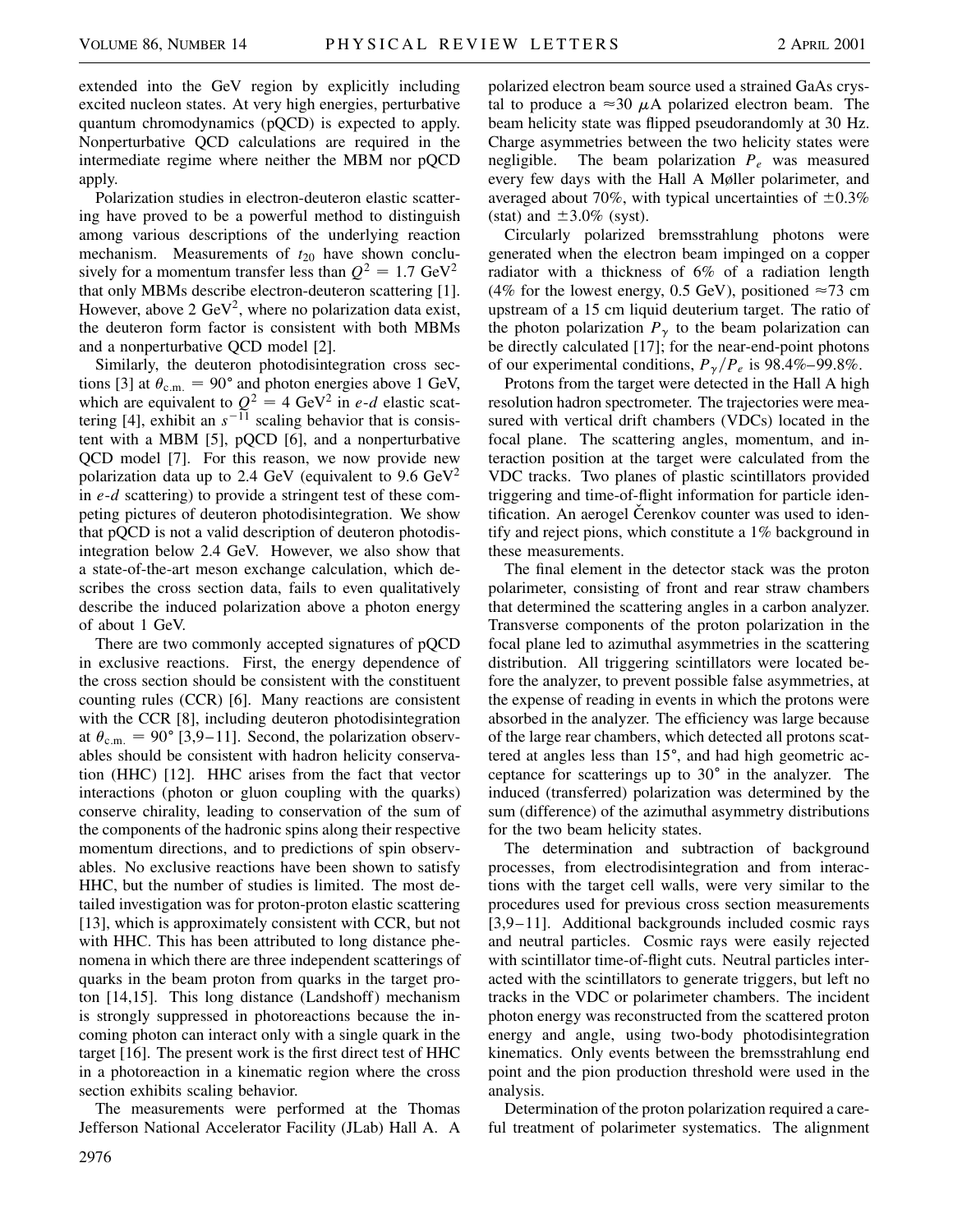of the chambers was determined with straight-through trajectories, with the carbon analyzer removed. Additional systematic studies were performed with *ep* elastic scattering measurements at each of the eight spectrometer momentum settings used for the data of this experiment, since the analyzer thickness was varied to optimize the figure of merit for each setting. Polarization transfer in  $\vec{e}p \rightarrow e\vec{p}$  allows determination of both the ratio of the proton's electromagnetic form factors [18] and the carbon analyzing power, after accounting for spin transport through the spectrometer and the beam polarization. The spin transport analysis is similar to that of [19]. Our measurements [20] agree well with previous data for the form factor ratio [19] and for the carbon analyzing power [19,21,22]. The induced polarization in *ep* elastic scattering vanishes—neglecting small effects from two-photon exchange—allowing a direct measurement of the false asymmetries in the polarimeter. Cone tests largely ensure that false asymmetries are small, with magnitude typically  $< 0.01$  and a smooth variation across the acceptance. The photodisintegration data for the induced polarization are corrected for the measured false asymmetries. For the polarization transfer data, the false asymmetries largely cancel with the helicity difference.

Figure 1 compares our new data for the normal component of the induced polarization  $p_y$  [23] to previous measurements [24–28] and theoretical predictions. While our low-energy data are in good agreement with other previous measurements, the disagreement of our data with the



FIG. 1. Induced polarization  $p_y$  in deuteron photodisintegration at  $\theta_{\rm c.m.} = 90^{\circ}$ . Only statistical uncertainties are shown. The curves are described in the text.

highest-energy Kharkov measurements [28] is evident. Note that the Kharkov measurements were taken under difficult experimental conditions, with large background rates, and without a polarized beam, which would have allowed a polarimeter calibration.

Above about 1 GeV, the induced polarization is small, consistent with zero. While the 2.4 GeV point might indicate a deviation from zero, the six highest-energy points are consistent with zero, with  $\chi^2/\text{d.o.f.} = 1.1$ , not including systematic uncertainties. The average of the six points is  $-0.02 \pm 0.02$ . Analysis of sensitivity to different false asymmetry models, alignment/tracking procedures, cuts, spin transport, and uncertainties in the carbon analyzing power leads to an estimated systematic uncertainty of about  $\pm 0.04$  for these induced polarizations. The largest contribution is  $\pm 0.03$  from the false asymmetry systematics.

The consistency of our measurements above 1 GeV with the pQCD helicity conservation prediction that  $p_y = 0$ (dashed line, HHC), and the disagreement with the Bonn MBM prediction (solid line, MBM) [29] is striking. It is often suggested that at high momentum transfers/short distances, the MBM picture will break down and quark models will be needed. In our data,  $p_y$  vanishes when  $-t \approx 1$  GeV<sup>2</sup>. Do the qualitatively different characters of the data and calculation near and above 1 GeV indicate a possible breakdown? The large values of  $p_y$  predicted by the Bonn group are similar to the predictions of other existing calculations—see below—which involve a number of approximations. Further theoretical studies are needed to come to a firm conclusion. The data only conclusively indicate that the existing calculations are not adequate.

The Bonn calculation includes  $\pi$ ,  $\rho$ ,  $\eta$ , and  $\omega$ exchanges, plus all well-established nucleon and  $\Delta$ resonances with mass less than 2 GeV and  $J \leq 5/2$ . Predictions in the  $\Delta$  resonance region are similar to those of [30–32], which included only the  $\Delta$  resonance, as well as to those of [33], which also included the Roper, *S*11, and *D*<sup>13</sup> resonances. The calculations suggest that final state interaction effects are small and that the Born amplitude is nearly real. At their peaks, the resonance amplitudes are imaginary in phase, and the stronger resonance amplitudes, of the  $\Delta$ ,  $D_{1,3}$ , and  $D_{3,3}$ , are similar in magnitude to the Born amplitude. The predicted induced polarization then becomes large near the resonance peaks, much larger than is observed in the data near 1 GeV.

The induced polarization  $p_y$  is given—rewriting the expression from [27]—by

$$
f(\theta)p_{y} = 2 \operatorname{Im} \sum_{i=1}^{3} \left[ F_{i,+}^{*} F_{i+3,-} + F_{i,-} F_{i+3,+}^{*} \right], \quad (1)
$$

with  $f(\theta) = \sum_{i=1}^{6}$  $\sum_{\pm} |F_{i,\pm}|^2$ . The four amplitudes that conserve hadronic helicity,  $F_{1,+}$ ,  $F_{3,-}$ ,  $F_{5,+}$ , and  $F_{5,-}$ , are multiplied by amplitudes that do not conserve hadronic helicity. While HHC would naturally explain the vanishing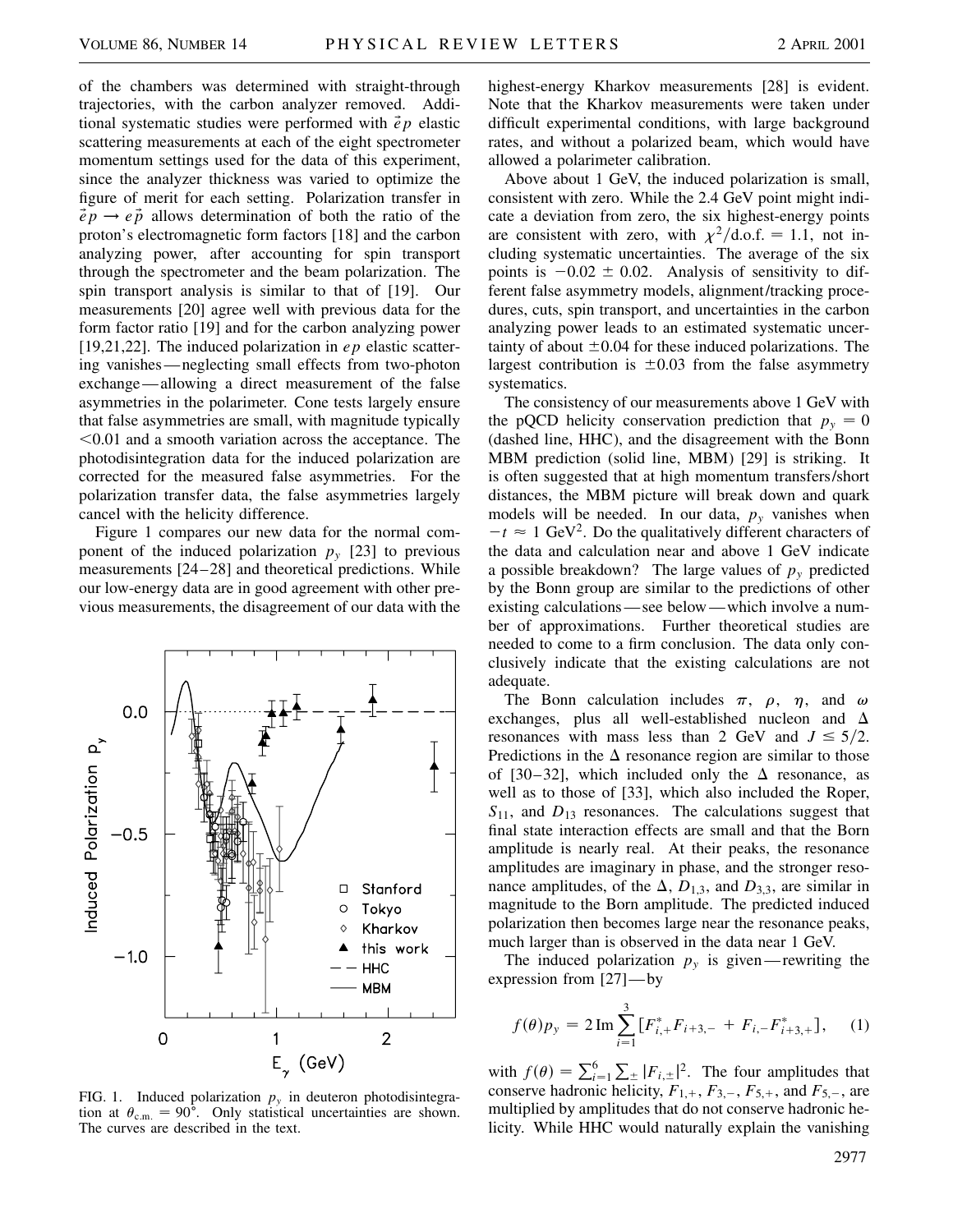of  $p_y$ , other explanations are possible, such as the two amplitudes in each product term having the same phase. Further tests of HHC can be provided by polarization transfer coefficients.

The transverse in-plane polarization transfer  $C_x$  results from the real part of the same combination of amplitudes as  $p_y$ . While  $C_x$  will vanish if there is HHC, it does not necessarily vanish if the amplitudes have the same phase. The longitudinal in-plane polarization transfer  $C_z$  is given by

$$
f(\theta)C_z = \sum_{i=1}^{6} \sum_{\pm} \pm |F_{i,\pm}|^2. \tag{2}
$$

With HHC and the assumptions of [34] about relations between the helicity conserving amplitudes at  $\theta_{\rm c.m.} = 90^{\circ}$ , *Cz* also vanishes.

Our data for  $C_x$  and  $C_z$  are shown in Fig. 2; no previous data, and no calculations, exist for these observables. Systematic uncertainties for these data are in the range 0.01– 0.03, except the 2.4 GeV  $C_x$  and 1.9 GeV  $C_z$  data points have systematic uncertainties of 0.06. No points are shown at 1.1 GeV, because an unpolarized beam was used at this energy, and at 2.4 GeV for  $C_z$ , due to the unfavorable spin transport which makes the uncertainty  $\approx$  1. The longitudinal component  $C_z$  appears to decrease with energy above 1 GeV, and could become consistent with zero near 2 GeV,



FIG. 2. Polarization transfers  $C_x$  and  $C_z$  in deuteron photodisintegration at  $\theta_{\rm c.m.} = 90^{\circ}$ . Only statistical uncertainties are shown.

but uncertainties are large. The transverse component  $C_x$ is nonzero in the energy range of this experiment, showing clearly that HHC is not valid, and thus pQCD cannot account for the observed data [35].

We have shown that existing MBM and pQCD predictions fail for the polarization data. We now consider several nonperturbative quark models, which have been applied to deuteron photodisintegration cross sections. The QCD rescattering model [7] provides absolute cross section calculations that agree with the data. The nonperturbative contributions are effectively included in the hard scattering *pn* amplitude, which is taken from the *pn* data. Preliminary induced polarization calculations [36] from this model indicate that  $p_y$  is small, for energies above about 2.5 GeV, as it is in the present data for energies from 1 to 2.4 GeV. There are also cross section calculations in the quark-gluon string model [37], and polarization calculations are underway [38]. The quark exchange model [39] suggests that the amplitudes are nearly real; this can explain  $p_{v}$ , but calculations are needed for  $C_{x}$  and  $C_{z}$ . The reduced nuclear amplitudes model [40] does not reproduce the cross sections well, and assumes helicity conservation, which would incorrectly predict that  $C_x$  vanishes.

To summarize, we provide new benchmark data for recoil polarization in deuteron photodisintegration. Existing meson-baryon models fail to describe the data for the induced polarizations, which are surprisingly small for energies above about 1 GeV. The polarization transfer data are inconsistent with hadron helicity conservation, which is generally expected from pQCD. These data should provide important tests of new nonperturbative calculations in the intermediate energy regime.

We thank G. Farrar, N. Isgur, G. A. Miller, A. Radyushkin, J. Ralston, and M. Sargsian for many interesting discussions. We thank M. Sargsian for allowing us to mention his results prior to publication. We thank the JLab physics and accelerator divisions for their support, especially Ed Folts and the Hall A technical staff, and Charlie Sinclair and the polarized source group. This work was supported by the U.S. Department of Energy, the U.S. National Science Foundation, the Natural Sciences and Engineering Research Council of Canada, the French Commissariat à l'Energie Atomique and Centre National de la Recherche Scientifique, the Italian National Institute for Nuclear Physics, and the Swedish Natural Science Research Council. The Southeastern Universities Research Association (SURA) operates the Thomas Jefferson National Accelerator Facility under DOE Contract No. DE-AC05-84ER40150. The polarimeter was funded by the U.S. National Science Foundation, Grants No. PHY 9213864 and No. PHY 9213869.

Email address: gilman@jlab.org

<sup>\*</sup>Present address: Argonne National Laboratory, Argonne, IL 60439.

<sup>†</sup> Corresponding author.